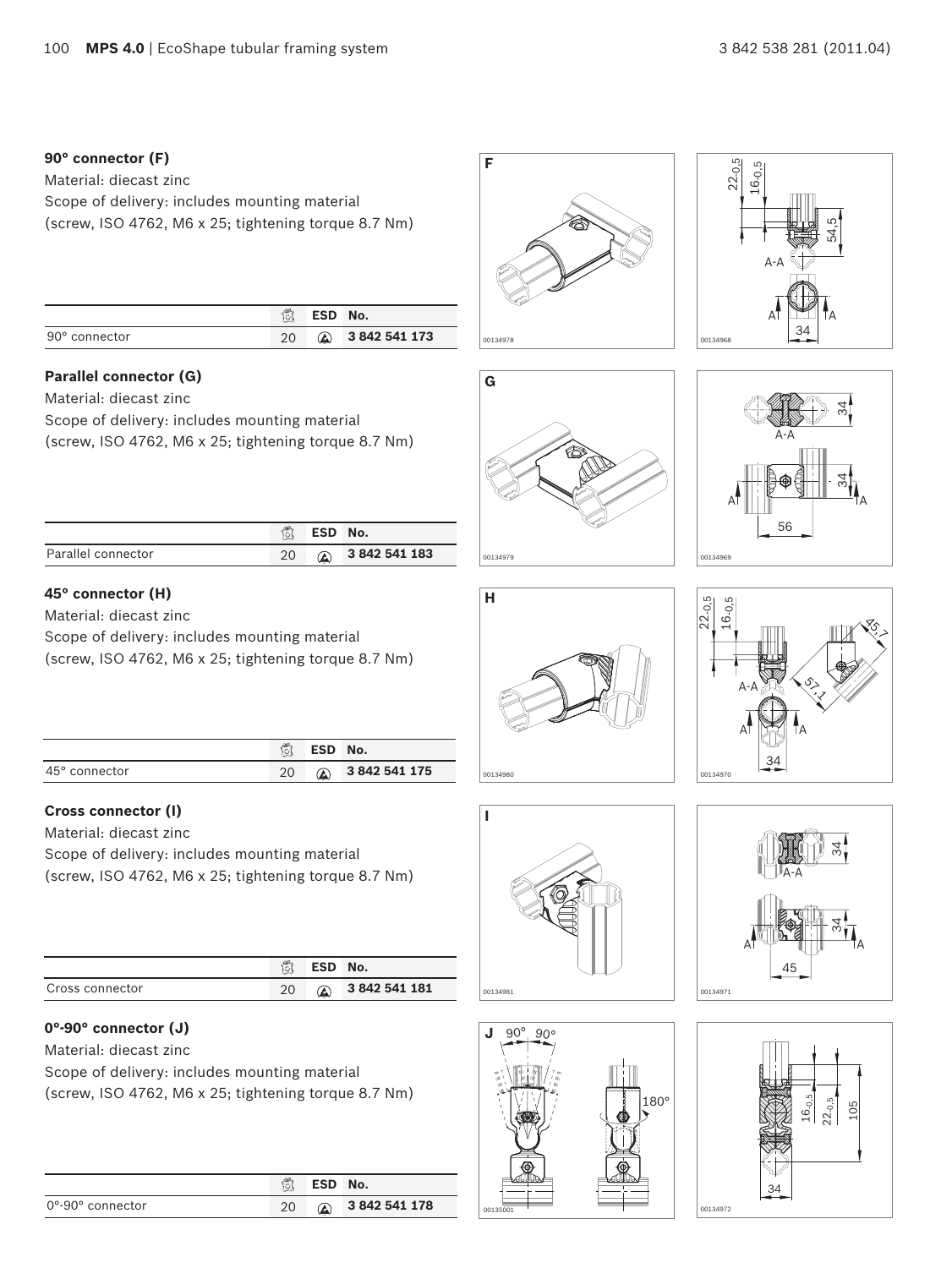## **EcoShape**



- $\blacktriangleright$  All connectors can be combined with the EcoShape round tubes D28L, D28L, N10 and D28 (see "Flow rack systems" chapter,  $\in$  166).
- $\blacktriangleright$  Integrated poka-yoke system for easy and secure connector installation
	- Twist locks for secure joints
	- Positive interlocking connections

 $\blacktriangleright$  All connectors are suitable for use in building ESD-conductive systems.

Material: diecast zinc Scope of delivery: includes mounting material